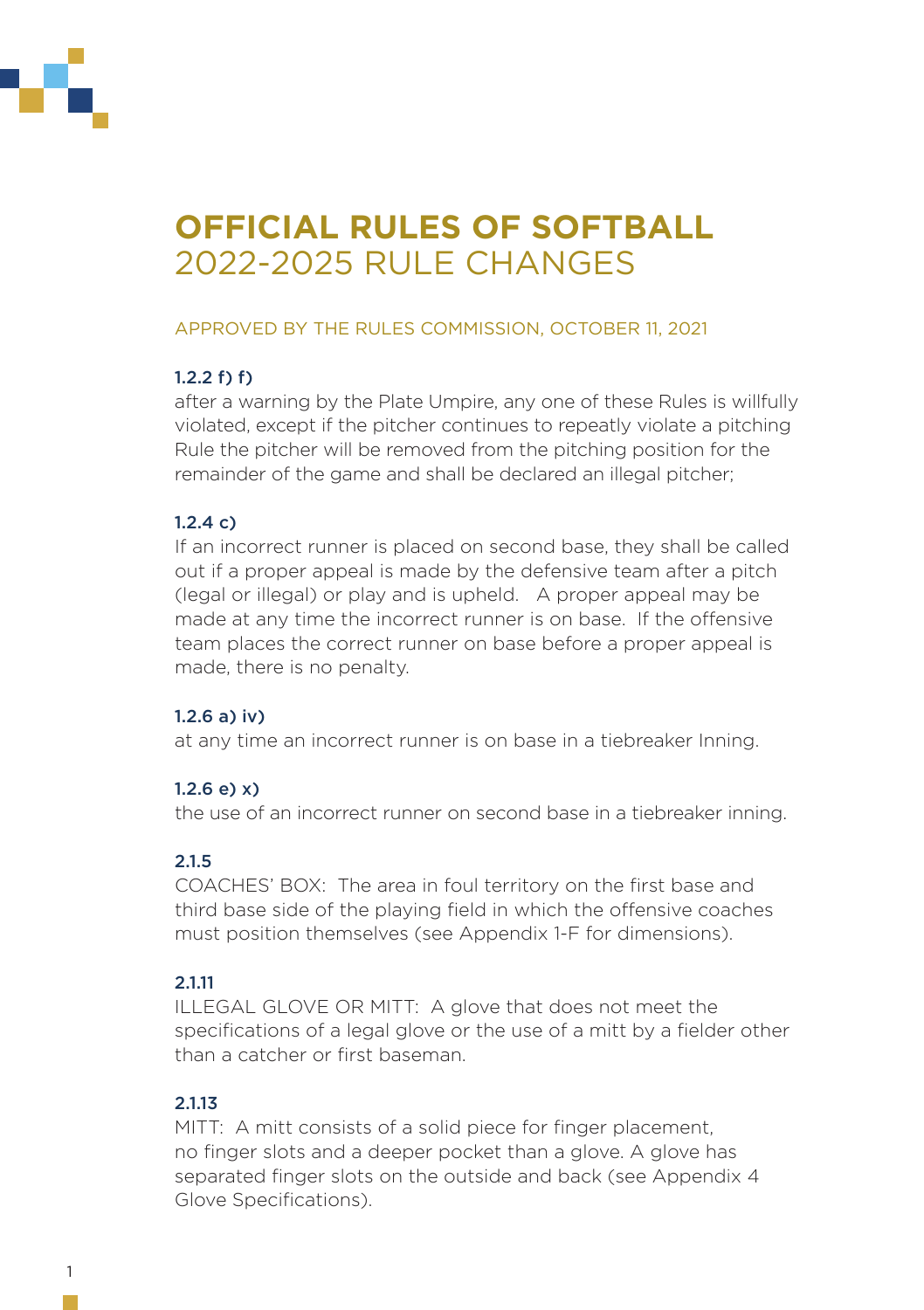#### 2.115

ON-DECK CIRCLE: The area to which the on-deck batter is restricted while waiting their turn at bat (see Appendix 1- F for location and dimensions).

# 2.4.1

GLOVES AND MITTS: Gloves or mitts with white, gray or yellow optic circles on the outside that give the appearance of a ball are not official equipment and must not be used.

#### 2.5.1 a) ii)

Caps, visors and headbands are optional for female players, and players are free to choose which of these they wish to wear. Each must be of the same color and style of the team uniform colors. Plastic or hard visors are not allowed.

#### 2.5.1 b) ii)

A player may wear one or two warming sleeves (compression sleeves) provided that each is the same one solid color that is a team uniform color and that the color matches all other undershirts worn by any player on that team.

#### $24 - 26$

| Effects (all)                                                   |                                                                                                                                              |
|-----------------------------------------------------------------|----------------------------------------------------------------------------------------------------------------------------------------------|
| Rule 2.4.2<br>Rule 2.4.3 a)<br>Rule 2.4.3 (c-d)<br>2.5.1<br>2.6 | Wearing Improper Shoes<br>Failure of a youth catcher to wear a mask with helmet                                                              |
|                                                                 | Improper uniform or improper wearing of a uniform by<br>a player                                                                             |
|                                                                 | Improper dress by a coach                                                                                                                    |
| <b>Effect</b>                                                   | After a warning from the umpire and a failure to<br>comply or a repetition of the violation, the violator shall<br>be ejected from the game. |

#### 3.1.8

ILLEGAL RE-ENTRY: An illegal re-entry occurs when:

- a) a starting player returns to the game in a different batting position in the line-up;
- b) a substitute re-enters the game, not as a replacement player;
- c) a starting player re-enters the game a second time, not as a replacement player;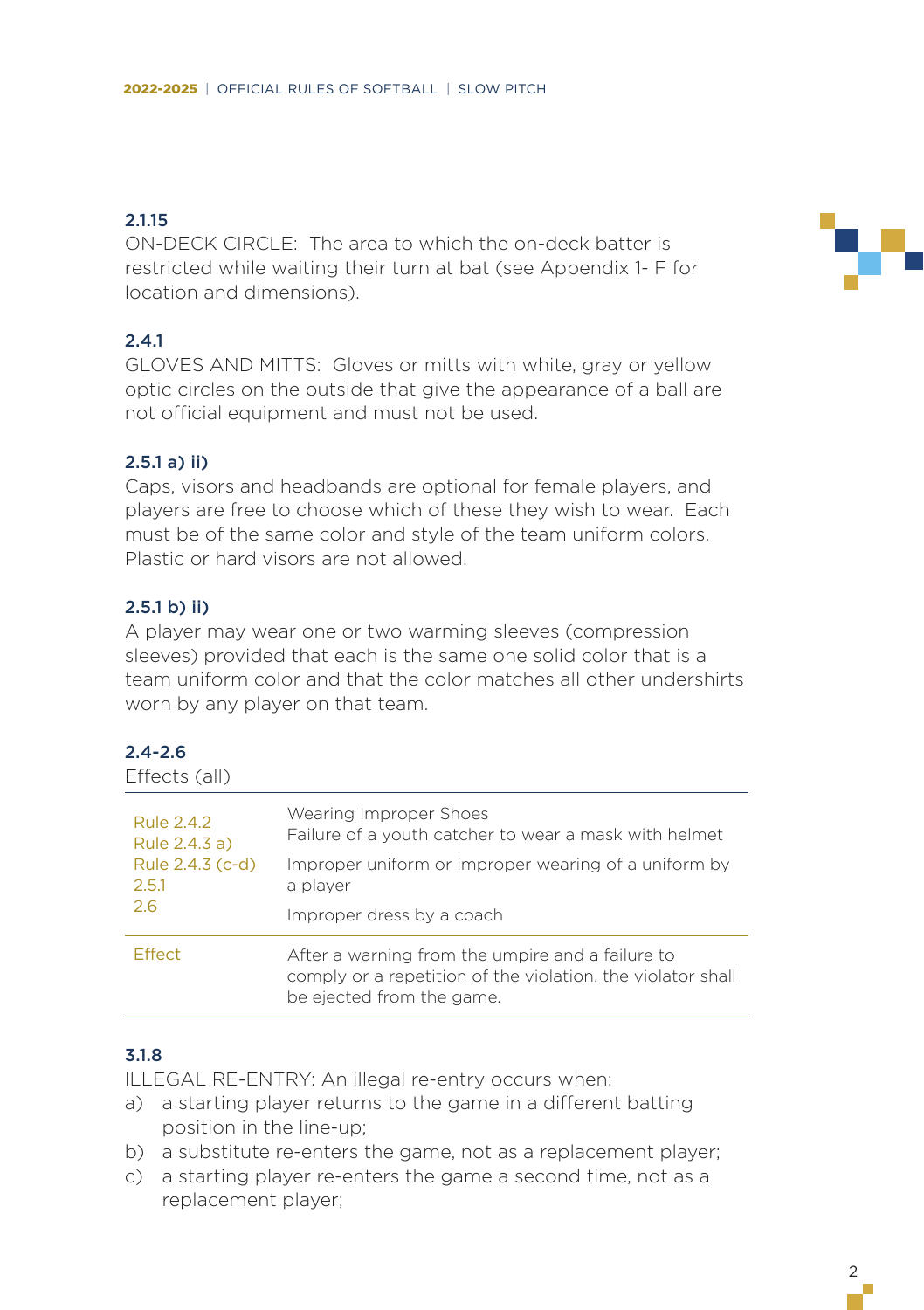

- d) an ineligible replacement player enters the game; or
- e) the FLEX enters the game on offense for a player other than the DP.

#### 3.1.9

UNREPORTED SUBSTITUTION: An unreported substitution occurs when a player enters the game without being reported to the responsible umpire as:

- a) a substitute;
- b) a player eligible to enter, return to or stay in the game under the provisions of the replacement player rule;
- c) a declared ineligible player;
- d) an illegal re-entry.

#### 3.1.11

An ineligible replacement player entering the game is considered an illegal re-entry.

#### 3.1.18

ROSTER: The list of all players eligible to be entered on a team's line-up card.

## 3.2.3 e)

All starting players, including the EP, may be substituted and re-enter the line-up once and must remain in the same batting position whenever they are in the line-up. A violation of this rule is considered an illegal re-entry.

## 3.2.6 a)

A substitute may take the place of any player in the team lineup. Multiple substitutions may be made for the player listed in the starting line-up, but no substitute may return to the game after being substituted from the line-up, except as a Replacement Player or coach. A substitute who re-enters the game as a player is an illegal re-entry.

## 3.2.6 d)

A team representative must notify the responsible umpire of all line-up card changes. A proper appeal of the failure to so that is upheld shall result in that player being declared an unreported substitution.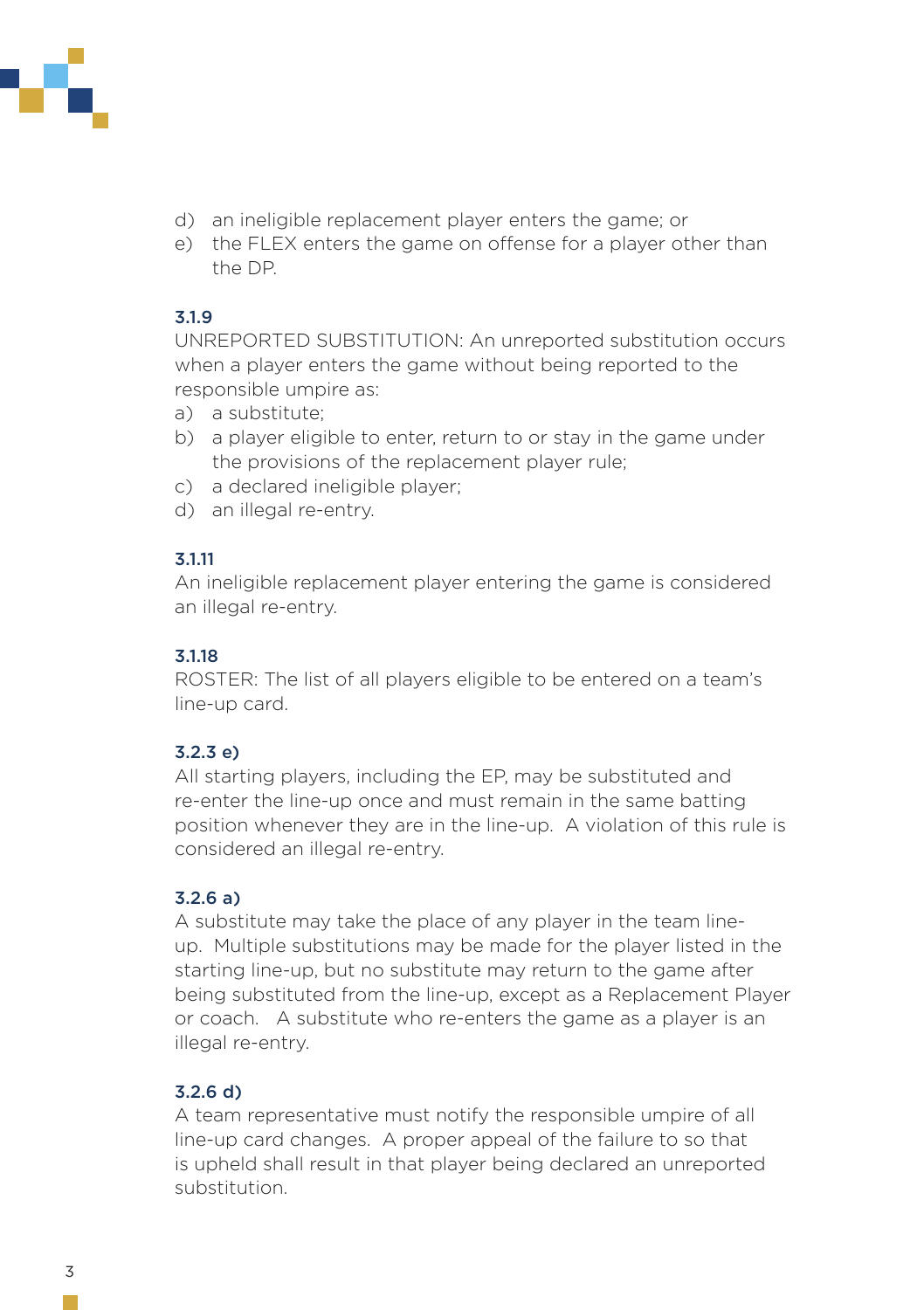# 3.2.6 f)

An ineligible player may not return to the game as a player.

#### 3.2.8 a)

3.1 and 3.2 Effects

A substitute named on the line-up card may take the place of any player in line-up. Multiple substitutions may be made for a player that is listed in the starting line-up, but no substitute may return to the game after being substituted (removed from the game), except as a replacement player. A substitute who re-enters the game as a player is an illegal re-entry.

| Rule 3.2.2 a,<br>3.2.3 c and<br>3.2.6 c                                 | Failure to complete a game with the required number of<br>players.                                                                                                                                                                                                                                                                                                                                                                                                                                                                                                                                                                                                                                                                                                                                                                                                                                          |
|-------------------------------------------------------------------------|-------------------------------------------------------------------------------------------------------------------------------------------------------------------------------------------------------------------------------------------------------------------------------------------------------------------------------------------------------------------------------------------------------------------------------------------------------------------------------------------------------------------------------------------------------------------------------------------------------------------------------------------------------------------------------------------------------------------------------------------------------------------------------------------------------------------------------------------------------------------------------------------------------------|
| Effect                                                                  | The game is forfeited to the non-offending team.                                                                                                                                                                                                                                                                                                                                                                                                                                                                                                                                                                                                                                                                                                                                                                                                                                                            |
| Rule 3.1.10 a-b.<br>3.2.4 b ii, 3.2.5<br>c ii, 3.2.6 d<br>and 3.2.8 a-e | Unreported Substitution of:<br>a) A substitute;<br>b) A player under the Replacement player rule                                                                                                                                                                                                                                                                                                                                                                                                                                                                                                                                                                                                                                                                                                                                                                                                            |
| Effect                                                                  | a) An unreported substitute may be appealed.<br>b) The appeal must be brought to the attention of the<br>responsible Umpire while the unreported substitute is in<br>the game.<br>c) Once a pitch has been thrown or a play has been made<br>and the unreported substitute has been discovered, the<br>player is declared an ineligible player.<br>d) A legal substitute must replace the ineligible player. If<br>the team in violation does not have a legal substitute.<br>the game is forfeited in favor of the non-offending team.<br>e) If the unreported substitute is properly appealed while<br>at bat, a legal substitute will assume the ball and strike<br>count.<br>All play completed prior to the discovery and<br>i.<br>succesful appeal of an unreported substitute is legal;<br>however, if the unreported substitute bats, reaches<br>base or scores and is then discovered and a proper |

to the next batter, or at the end of the game and before the umpires leave the field, all runners will return to the base occupied at the time of the pitch and the unreported substitute is called out.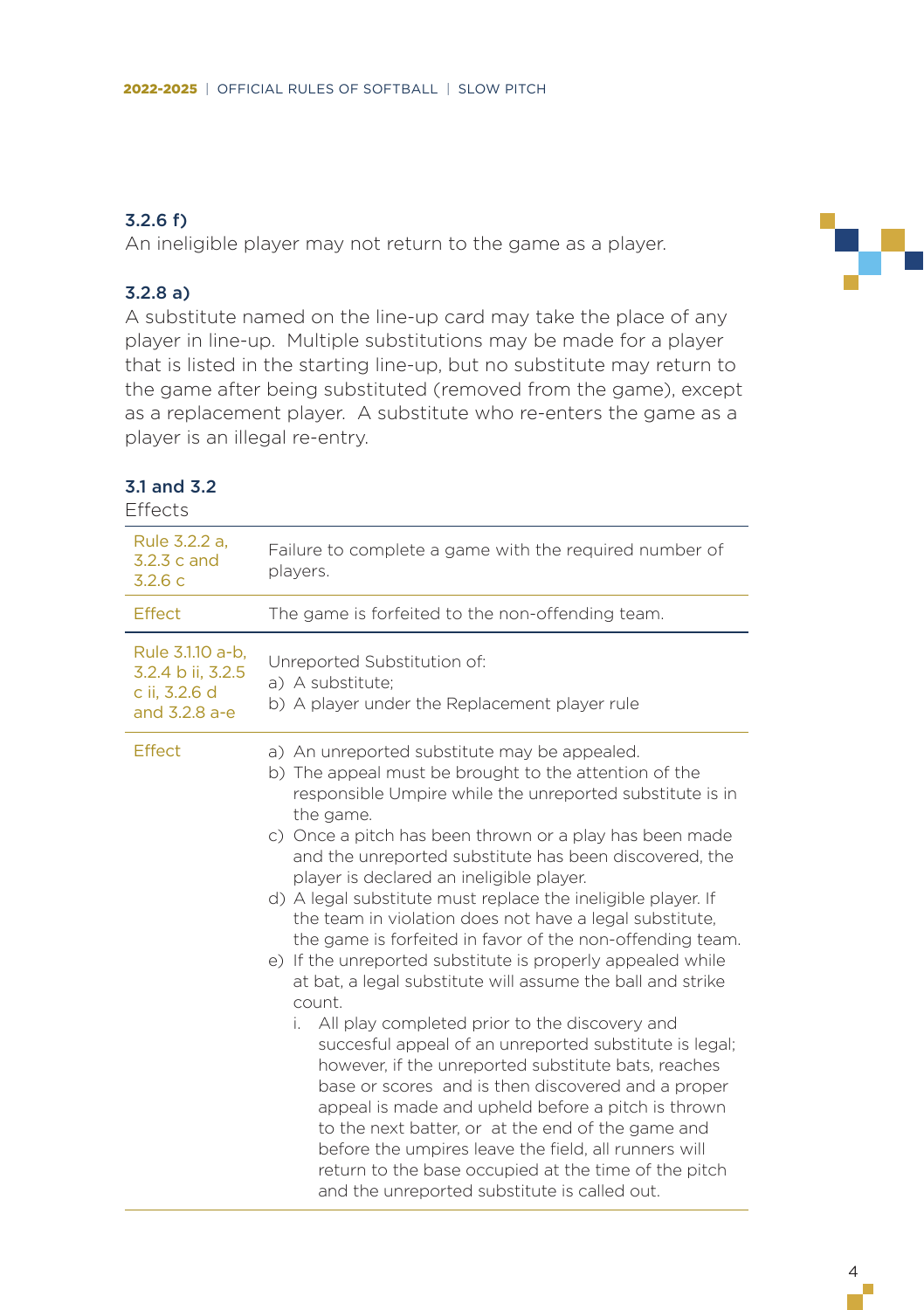

| Effect                                                  | ii. Every out made while an unreported substitute is in<br>the game will stand.<br>f) If an unreported substitute is discovered on defense<br>and after making a play or if the player is a pitcher<br>and a pitch has been thrown and a proper appeal is<br>made and upheld, the offensive team has the option of<br>1) taking the result of the play or 2) having the batter<br>return to bat and assume the batter's ball and strike<br>count prior to the discovery and successful appeal of<br>the unreported substitute. Each runner would return<br>to the base occupied prior to the play or pitch.<br>g) After an upheld appeal for an unreported substitute or<br>an illegal re-entry, the original player or their substitute<br>is considered to have left the game.<br>h) A substitute that is an illegal re-entry shall be subject<br>to the penalty for the violation involved.<br>A substitute that is a declared Ineligible Player will<br>i)<br>receive the penalty for that violation.                                                                                         |
|---------------------------------------------------------|---------------------------------------------------------------------------------------------------------------------------------------------------------------------------------------------------------------------------------------------------------------------------------------------------------------------------------------------------------------------------------------------------------------------------------------------------------------------------------------------------------------------------------------------------------------------------------------------------------------------------------------------------------------------------------------------------------------------------------------------------------------------------------------------------------------------------------------------------------------------------------------------------------------------------------------------------------------------------------------------------------------------------------------------------------------------------------------------------|
| Rule 3.1.9,<br>3.1.12 3.2.3 e,<br>3.2.5 d, and<br>3.2.8 | Illegal re-entry                                                                                                                                                                                                                                                                                                                                                                                                                                                                                                                                                                                                                                                                                                                                                                                                                                                                                                                                                                                                                                                                                  |
| Effect                                                  | 1. This is subject to appeal, which can be made anytime<br>while the illegal re-entered player is in the game and does<br>not have to be made before the next pitch.<br>a) The head coach named on the line-up card and the<br>illegal re-entered player are ejected.<br>b) A legal substitute must replace the ejected illegal re-<br>entered player before the game can continue.<br>c) A new head coach must be named.<br>d) If the illegal re-entry is also an unreported substitute,<br>both effects must be applied.<br>e) If an illegal re-entry is not appealed and if this results<br>in both the illegal re-entry and the original player<br>remaining in the game with the result that a number<br>of consecutive players in the batting order to become<br>illegal re-entries:<br>only the most recent illegal re-entry may be<br>i.<br>appealed; This player and the head coach named<br>shall be ejected;<br>ii. the Effects for an illegal substitution also apply;<br>iii. a legal substitute must be entered into the game for<br>the ejected player and a new head coach named; |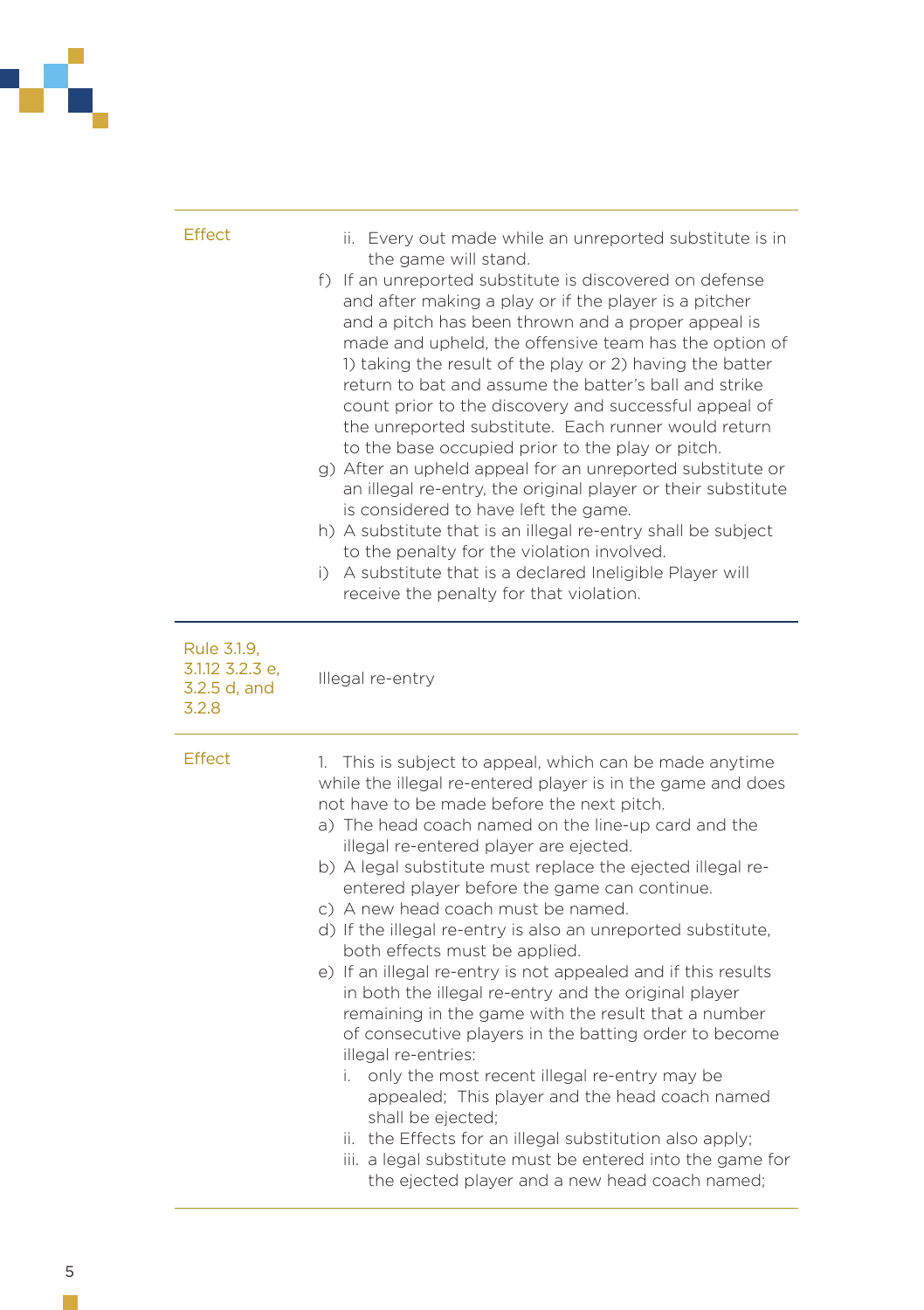| iv. all other illegal re-entries who are not the direct<br>subject of the appeal must return to their original<br>position in the batting order without being<br>considered an illegal re-entry and all plays stand.<br>except as noted.                                                                                                                                                                                                    |
|---------------------------------------------------------------------------------------------------------------------------------------------------------------------------------------------------------------------------------------------------------------------------------------------------------------------------------------------------------------------------------------------------------------------------------------------|
| Should the FLEX enter on offense for a player other than<br>the DP, is one of two or more Illegal Re-entries and is on<br>base at the time of the appeal, even though the FLEX is<br>not the direct subject of the appeal, the FLEX shall be<br>removed from the base and returned to the 10th position<br>on the line-up card. This is not an additional out. The Flex<br>who is removed from a base is not replaced by another<br>runner. |
| Ineligible Player returning to the game                                                                                                                                                                                                                                                                                                                                                                                                     |
| When a declared Ineligible player returns to the game, a<br>forfeit is declared in favor of the non-offending team.                                                                                                                                                                                                                                                                                                                         |
|                                                                                                                                                                                                                                                                                                                                                                                                                                             |

#### 3.3 a)

An appeal must be made by a manager, coach or player before an umpire may consider and make a decision on:

- i. an unreported substitution;
- ii. an illegal re-entry; or
- iii. an ineligible player.

## 3.4.3. d)

While in a coaches' box, a base coach may hold a non-electronic, non-reflective scorebook, pen or pencil and an indicator, all of which must be used only for scorekeeping or recordkeeping purposes.

#### 4.2.2 b)

from the dugout a manager, coach or player reports a substitution to the responsible umpire and after making that substitution crosses the foul line to talk to the pitcher or any fielder.

#### 4.3.2 b)

Under the supervision and control of an umpire, a resin bag may be used to dry the hands and must be kept on the ground behind the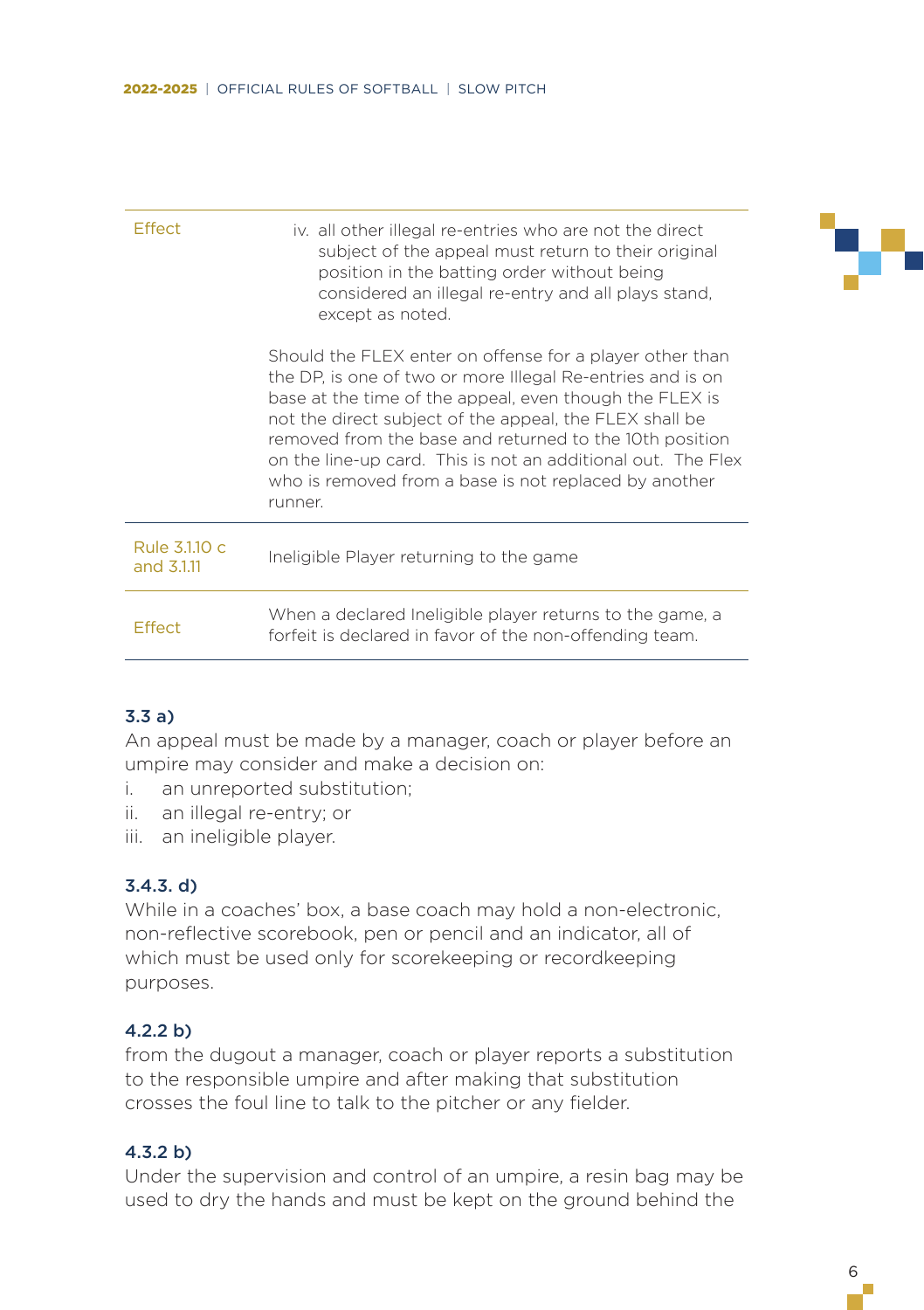

pitcher's plate within the pitching circle when not in use. During inclement weather or wet field conditions and with an umpire's permission, the resin bag may be placed in the pitcher's back pocket.

## 4.5

ILLEGAL PITCHER: A pitcher who has been declared as an illegal pitcher, as a result of the team exceeding the charged defensive conference limit, for pitching with excessive speed, or having been removed from the pitching position by the umpire for repeatedly violating the pitching rule, may not return to the pitching position at any time for the remainder of the game. The illegal pitcher may play another defensive position and continue on offense for the remainder of the game.

# Effect 5.1 iv)

A pitch is not a play.

## 5.1.9 c)

In order to have a legal catch, the fielder's feet must be within the field of play, touching the dead ball line or being in the air after leaving live ball territory. If the player has control of the ball when returning to the ground in 'dead ball' territory, it is a legal catch. A player who is in the dead ball territory and returns to the live ball territory must have both feet touching the playable territory prior to touching the ball in order to have a valid catch. It is a legal catch and the ball is live, when a fielder controls the ball in their hand(s), glove or mitt while standing on a collapsed flexible fence.

# 5.1.34 vi)

The delivery of the wrong size ball to the batter (Co-ed Only).

# 5.1.37

PLAY: After a pitch and when the ball is live:

- a) the batter hits the pitch and runs to first base;
- b) the defensive team attempts to put out a batter-runner or a runner.

# 5.3 c) i)

The lead-off batter in each half inning must use the on-deck circle closest to their own dugout;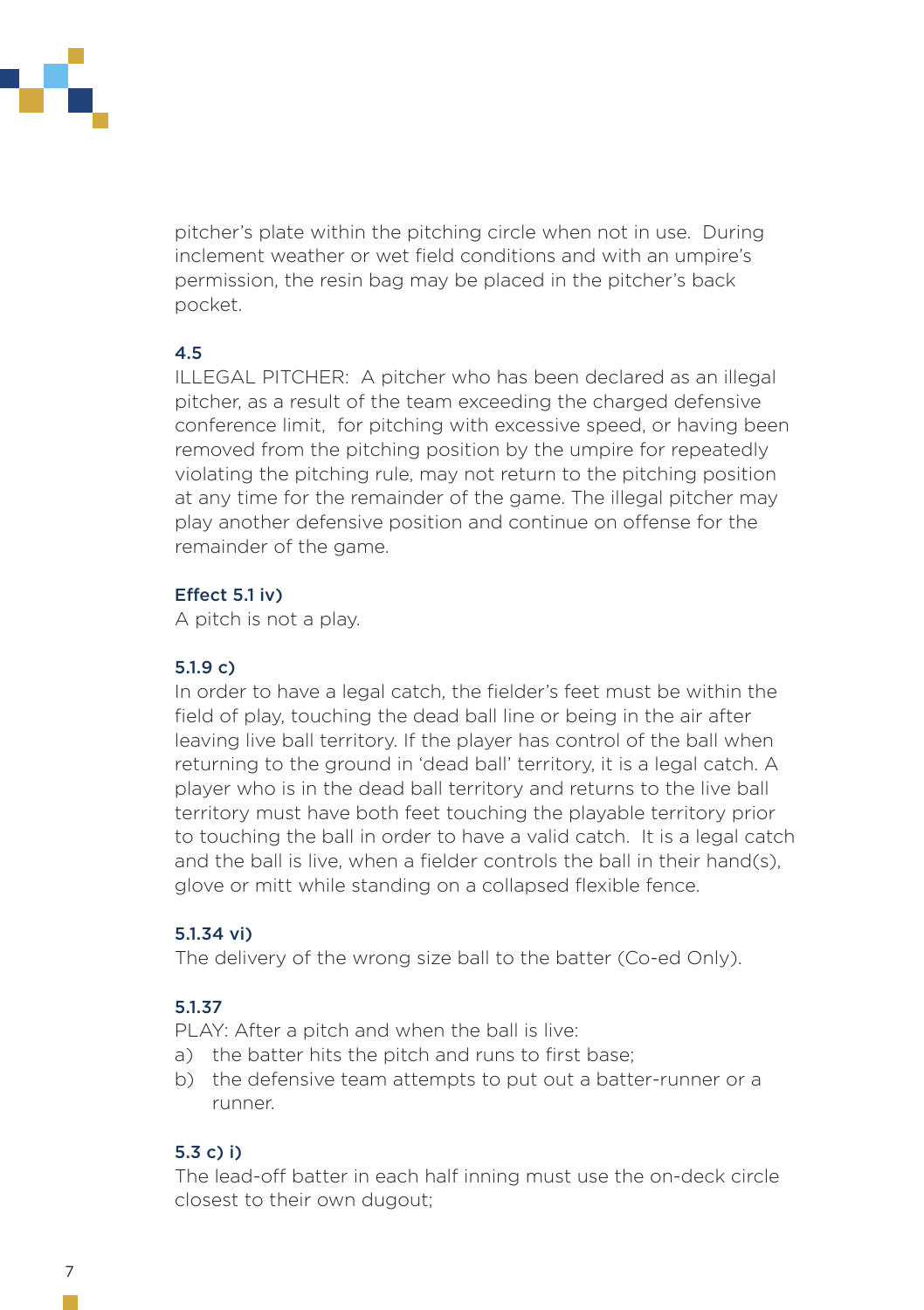#### 5.4.3 a) vii)

When at any time a defensive team member erases the lines of a batter's box, a ball will be called on the next scheduled offensive team batter or the offensive team batter currently at bat. A pitch does not have to be thrown. When at any time an offensive team member erases the lines of a batter's box, a strike will be called on the next scheduled offensive team batter or the offensive team batter currently at bat. A pitch does not have to be thrown.

#### 5.4.3 b) ix) 2

When the coach or non-playing team member erases the lines, a strike will be called on the next scheduled batter (or their substitute) in the line-up. A pitch does not have to be thrown;

#### 5.5.2 a) iii) 3

anytime that they must legally advance to first base, unless they are injured and must receive treatment, while the ball is dead;

#### 5.5.2 c) ii) 2

a fly ball that a defensive player, in the judgment of the Umpire, is able to catch. The ball is declared dead. Runners are awarded the bases they would have obtained, in the umpire's judgement, had the interference not occurred.

#### 5.10.3 c) xii)

the batter or batter-runner is declared out for intentionally interfering with a play at home plate in an attempt to prevent an obvious out on an advancing runner at the plate. The advancing runner is out and all other runners must return to the base held at the time of the pitch.

#### 5.10.4

THE RUNNER IS NOT OUT: A runner is not out:

- g. when they are hit by a live, fair and untouched batted ball while in contact with their base, unless they intentionally interfere with the ball or a fielder making a play. The ball is dead or remains live, depending on the position of the fielder closest to the base at the time the ball contacts the runner:
	- i. the ball remains live if the fielder closest to the base is position ahead of the base;
	- ii. the ball becomes dead if the fielder is behind the base.